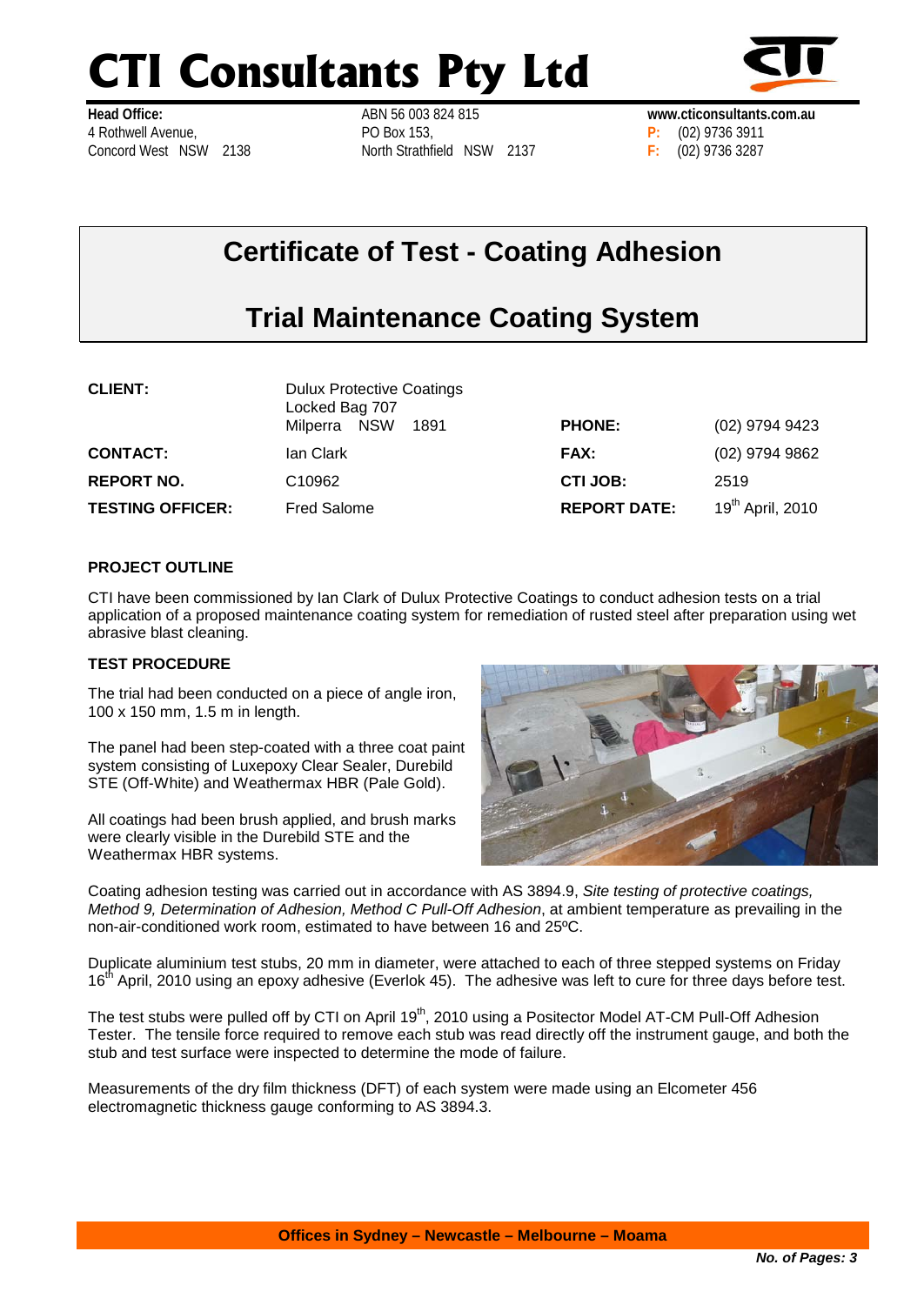

### **RESULTS**

Details of the coating system assessed are given in [Table 1](#page-1-0) below. All systems had been applied over previously rusted steel, prepared by wet abrasive blast cleaning.

<span id="page-1-0"></span>

| Table 1                                | <b>Trial Coating Systems Tested</b>               |                                 |
|----------------------------------------|---------------------------------------------------|---------------------------------|
| Coating<br><b>Systems</b>              | <b>Description</b>                                | Dry Film<br>Thickness $(\mu m)$ |
| System I<br>(Stubs<br>$A/B$ )          | Luxepoxy Sealer only                              | $50 - 100$                      |
| <b>System II</b><br>(Stubs<br>C/D)     | Luxepoxy Sealer<br>Durebild STE                   | ~100                            |
| <b>System III</b><br>(Stubs<br>$E/F$ ) | Luxepoxy Sealer<br>Durebild STE<br>Weathermax HBR | $350 - 400$                     |

The results of the adhesion testing are presented in [Table 2](#page-1-1) below.

| <b>System</b> | <b>Description</b>                      | <b>Bond</b><br>(MPa) | <b>Mode of Failure</b> |
|---------------|-----------------------------------------|----------------------|------------------------|
| A             | System I<br>(sealer only)               | 9.5                  | 100% Glue Failure      |
| B             |                                         | 6.5                  | 100% Glue Failure      |
| C             | System II<br>(sealer plus intermediate) | 9.5                  | 100% Glue Failure      |
| D             |                                         | 7.5                  | 100% Glue Failure      |
| Е             | System III                              | 5.0                  | 100% Glue Failure      |
|               | (full three-coat system)                | 7.5                  | 100% Glue Failure      |

#### <span id="page-1-1"></span>**Table 2 Pull-Off Adhesion Test Results**

Failure in each case occurred at the glue/coating interface, attributed to the uneven surface of the coatings being tested.

These results indicate that the coating system adhesion exceeds the average glue failure value of 7.5 MPa.

**Fred Salome, B.Sc. (Hon)** NACE Protective Coating Specialist NACE Certified Coating Inspector Level 3 Marine - No. 8662

**Signature of Inspector Contract Contract Contract Report Date: 19 April, 2010** 



## **NATA Accreditation No. 15328 – Type A Inspection Body to ISO/IEC 17020** This document is issued in accordance with NATA's accreditation requirements